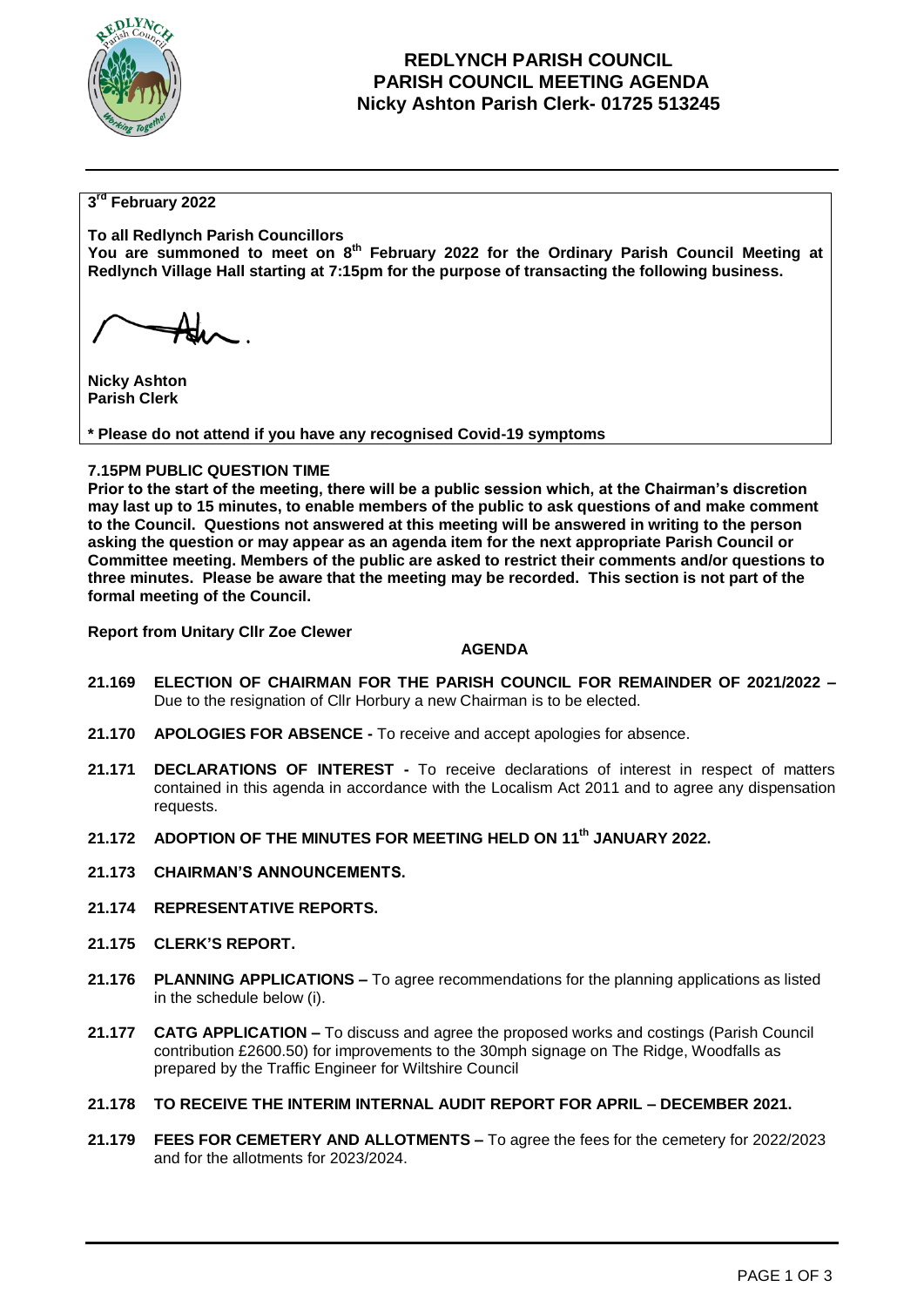

# **REDLYNCH PARISH COUNCIL PARISH COUNCIL MEETING AGENDA Nicky Ashton Parish Clerk- 01725 513245**

- **21.180 GRASS CUTTING** To review the grass cutting contract and to agree to continue with the current contractor.
- **21.181 ASSET GRANT APPLICATIONS –** To approve the following applications:
	- **i.** Redlynch Village Hall for funds towards advertising signage subject to necessary planning consents being obtained.
	- ii. Lover Green for funds to refurbish pagoda roof.
- **21.182 GRANT REQUEST FROM HAMPTWORTH CROQUET CLUB –** To reconsider a request for a grant from Hamptworth Croquet Club towards junior croquet mallets to be used for the Duke of Edinburgh Award link with Trafalgar School, Downton.
- **21.183 ALLOTMENTS** To discuss and agree further action at the allotments as a result of Cllr Bennett's site visit due to a complaint of rats in the area.
- **21.184 MOBILE PHONE SIGNAL PROJECT –** To receive an update from the Clerk and agree any actions.
- **21.185 DUKE OF EDINBURGH AWARD –** To discuss and agree litter picking by students for their D of E awards.
- **21.186 SPEED INDICATOR DEVICE (SID) –** To approve the SID Risk Assessment.
- **21.187 POTENTIAL DEVELOPMENT –** To consider an invitation from Boddingtons Planning to meet with the Council to discuss potential development at the Redlynch House site. As part of the discussion the Council should consider the following:
	- **i.** The adoption of a "Protocol for Meeting with Developers".
	- **ii.** The meeting format should the Council agree to meet.
	- **iii.** If a closed session meeting is agreed the Council should consider identifying an independent person to attend the meeting as an observer.
- **21.188 RIGHTS OF WAY –** To discuss any current issues.
- **21.189 PRINTER –** To agree to purchase a new printer to replace existing faulty printer.
- **21.190 MONTHLY PAYMENTS AND DIRECT DEBITS -** To approve the following payments listed in the Schedule below (ii) and to approve future payments in favour of Source for Business (previously Bournemouth Water) for allotment water and Information Commissioner's Office for annual Data Protection fee be made by direct debit.
- **21.191 DATE AND VENUE OF NEXT MEETING – Ordinary Parish Council Meeting 8 th March 2022 at Redlynch Village Hall starting at 7.15pm.**

### **(i) SCHEDULE OF PLANNING APPLICATIONS**

| <b>APPLICATION</b><br>NO. | <b>LOCATION AND APPLICATION DETAILS</b>                                                                                                                                                           | <b>ON</b><br><b>NFNPA/WC</b><br><b>WEBSITE</b> | <b>PARISH COUNCIL</b><br><b>RESPONSE REQUIRED BY</b> |
|---------------------------|---------------------------------------------------------------------------------------------------------------------------------------------------------------------------------------------------|------------------------------------------------|------------------------------------------------------|
| PL/2021/11823             | The Old Byre, Primrose Lane, Woodfalls, SP5<br>2NA - Demolition of two buildings and the<br>erection of one detached dwelling (Use Class<br>C3), landscaping improvements and<br>associated works | Yes                                            | 9 <sup>th</sup> February 2022                        |
| 21/01119                  | 4 St Marys Close, Lover, SP5 2PP -<br>Alterations to garage roof; porch; alterations to<br>fenestration; additional roof lantern; demolition                                                      | Yes                                            | 17 <sup>th</sup> February 2022                       |